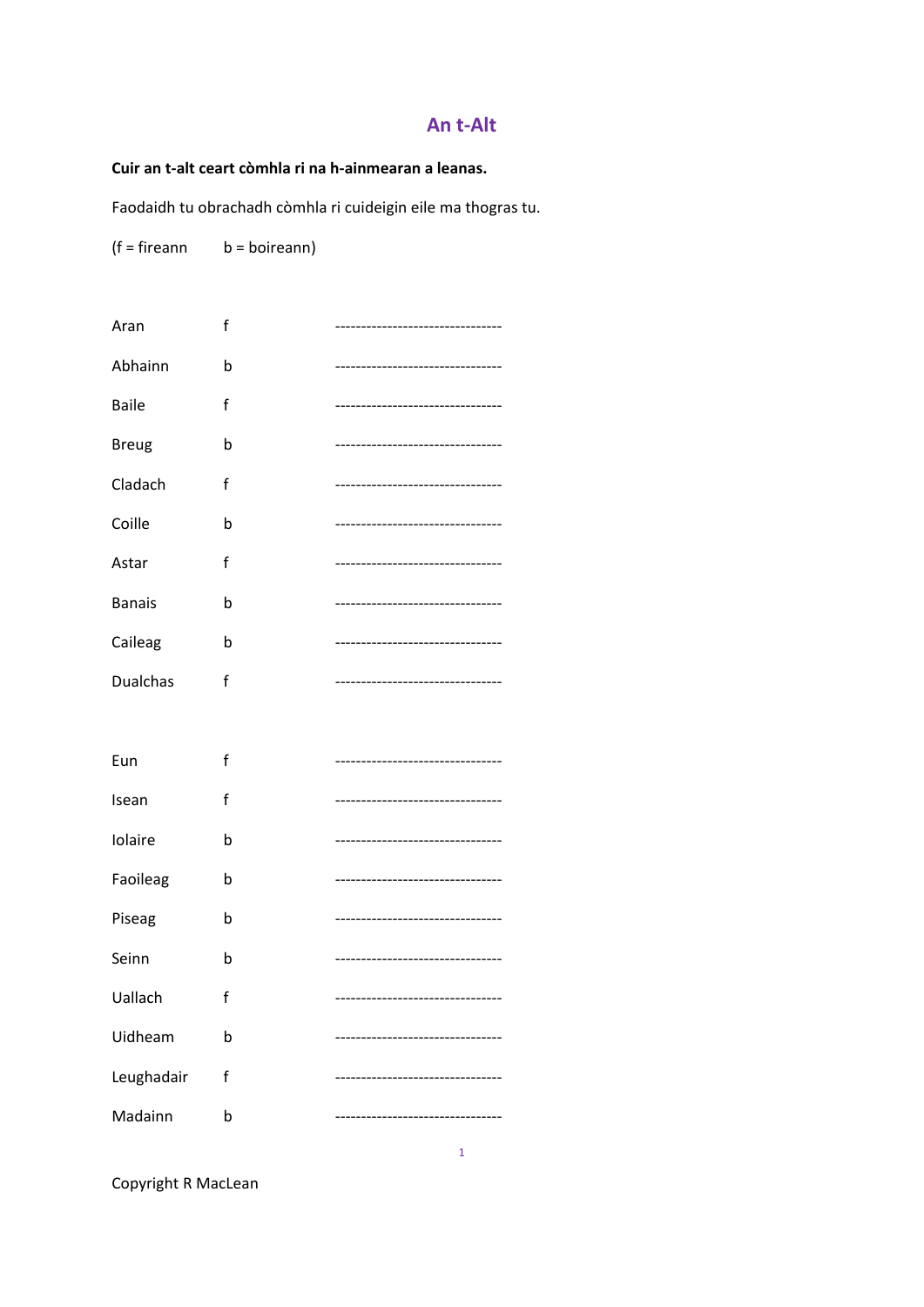# **An Tuiseal Roimhearach**

# **Roimhearan sìmplidh agus ainmearan fireann**

# **Cuir Gàidhlig air na leanas.**

Faodaidh tu obrachadh còmhla ri cuideigin eile ma thogras tu.

| On the bread             | ---------------------------       |
|--------------------------|-----------------------------------|
| In the river             | --------------------------------- |
| At the worship (adhradh) | --------------------------------  |
| In the army              | --------------------------------- |
| On the tail              | ------------------------------    |
| In the sky               | --------------------------------  |
| With the fish            | --------------------------------- |
| Through the clothes      | -------------------------------   |
| With the father          | --------------------------------- |
| Before the speech        | --------------------------------  |

# **Roimhearan sìmplidh agus ainmearan boireann**

| At the window                                                   | -------------------------------    |
|-----------------------------------------------------------------|------------------------------------|
| With the kitten                                                 | ---------------------------------  |
| In the singing                                                  | ---------------------------------  |
| On the street                                                   | ---------------------------------- |
| With the freedom                                                | --------------------------------   |
| On the chain (sèine)                                            | ---------------------------------  |
| To the girl                                                     | ---------------------------------  |
| With the hissing (siosarnaich) -------------------------------- |                                    |
| Through the cherry                                              | ---------------------------------  |
| Under the rock                                                  | ---------------------------------  |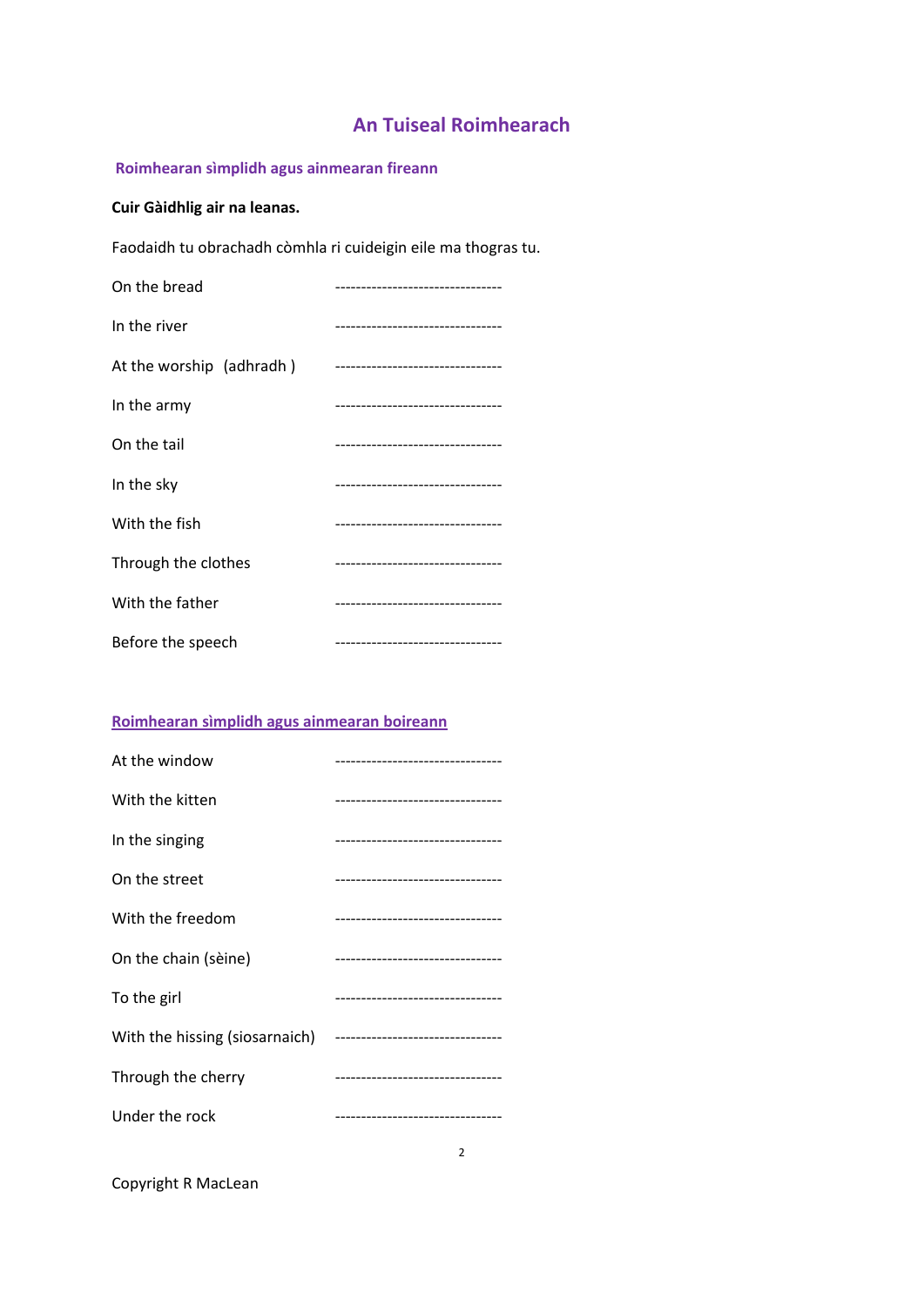# **An Tuiseal Roimhearach**

**Cuir an cruth ceart dhen ainmear dhan bheàrn.**

Faodaidh tu obrachadh còmhla ri cuideigin eile ma thogras tu.

(Tha na h‐ainmearan sna camagan fireann.)

| Tha mi aig                                                | an t-seachdain-sa.                                                                                                            | (An t-Alltan)    |
|-----------------------------------------------------------|-------------------------------------------------------------------------------------------------------------------------------|------------------|
| Bha dealbhan air                                          |                                                                                                                               | (Am balla)       |
| Cha robh armachd aig                                      |                                                                                                                               | (An saighdear)   |
| Ghabh sinn buntàta còmhla ris                             |                                                                                                                               | (An t-iasg)      |
| Tha colbh Ghàidhlig anns                                  | Disathairne.                                                                                                                  | (An t-Albannach) |
| Bha a' chlann a' cluich anns                              |                                                                                                                               | (An sneachd)     |
| Tha measan anns                                           | ________________________________ air a' bhòrd,                                                                                | (An soitheach)   |
| Tha itean geala air                                       |                                                                                                                               | (An t-eun)       |
| Tha geòla aig                                             |                                                                                                                               | (An t-iasgair)   |
| Tha òrain gu leòr aig                                     |                                                                                                                               | (An seinneadair) |
|                                                           |                                                                                                                               |                  |
| (An seo tha na h-ainmearan sna camagan boireann.)         |                                                                                                                               |                  |
| Tha cùirtearan dorcha ris                                 |                                                                                                                               | (An uinneag)     |
| Chunnaic mi rudan neònach anns _______________________.   |                                                                                                                               | (An aisling)     |
| Chuala mi na h-eòin anns                                  | the control of the control of the control of                                                                                  | (A' chraobh)     |
| Chaidh Neil Armstrong dhan                                | <u> 1989 - Johann John Stone, mars et al. 1989 - John Stone, mars et al. 1989 - John Stone, mars et al. 1989 - John Stone</u> | (A' ghealach)    |
| Feuch nach tèid do losgadh anns ________________________. |                                                                                                                               | (A' ghrian)      |
| Choisich sinn air                                         |                                                                                                                               | (A' ghainmheach) |

3

Tha itean geala air  $\qquad \qquad \qquad \qquad$ Tha lot air \_\_\_\_\_\_\_\_\_\_\_\_\_\_\_\_\_\_\_\_. (A' chas)

Tha fàinne air  $\qquad \qquad \qquad$  \_\_\_\_\_\_\_\_\_\_\_\_\_\_\_\_\_\_\_\_\_\_\_\_\_\_.

Tha baga aice na (ann a) \_\_\_\_\_\_\_\_\_\_\_\_\_\_\_\_\_\_\_\_\_\_\_\_\_.<br>
(An làmh)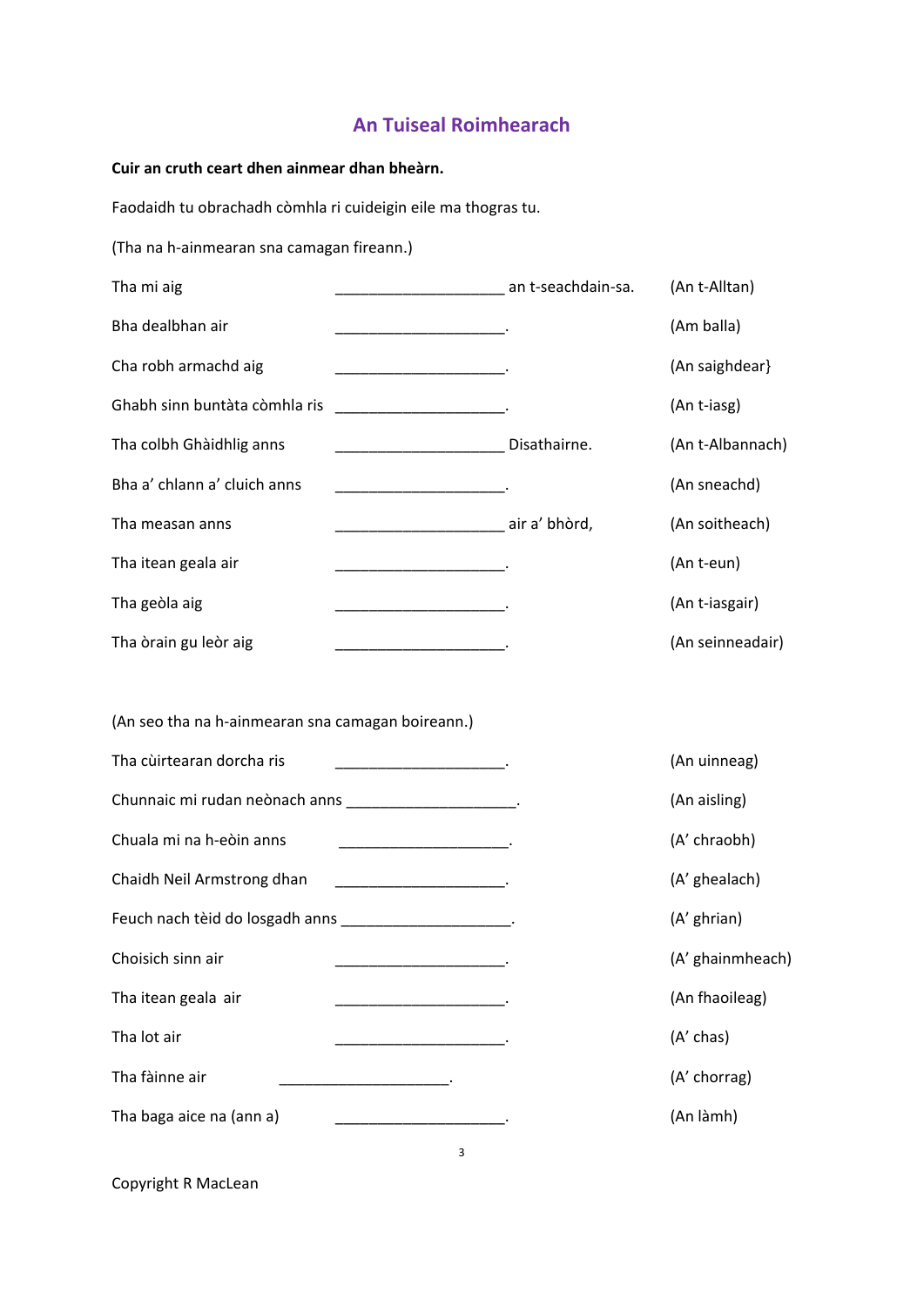# **Quiz Deireadh an Latha**

#### **Comharraich co‐dhiù tha na leanas ceart no ceàrr.**

Tha ainmean bheathaichean òga mar as trice fireann. Tha ainmearan a' crìochnachadh le "‐as" mar as trice fireann. Tha boireannach fireann. Tha ainmean dhùthchannan mar as trice boireann. Tha ainmean a' crìochnachadh le "‐achd" mar as trice boireann. Tha ainmean a' crìochnachadh le "‐as" mar as trice boireann.

#### **A bheil an t‐alt ceart còmhla ri na h‐ainmearan a leanas?**

Comharraich an fheadhainn a tha ceàrr. Chan eil an t‐airgead cho pailt san latha a th' ann. Tha an eilean seo glè mhòr. Tha an t‐saoghal a' sìor fhàs beag. Tha an cladach gu math fiadhaich aig tuath. Tha a' gheamhradh fada agus fuar. Tha an fhear seo nas motha.

#### **Cuir loidhne fon fhreagairt cheart.**

Chan aithne dhomh an loidhne mu dheireadh dhen t‐salm/dhen salm sin. Tha mi a' dol a dhèanamh cùrsa anns an t‐Sabhal/an Sabhal an ath‐bhliadhna. Chan eil aon dealbh air am balla/a' bhalla. Bha an t‐iasgair na sheasamh air a' chreig/a' chreag. Theab mi tuiteam leis a' chabhag/a' chabhaig. 'S e càise as motha a tha sa ghealach/ghealaich.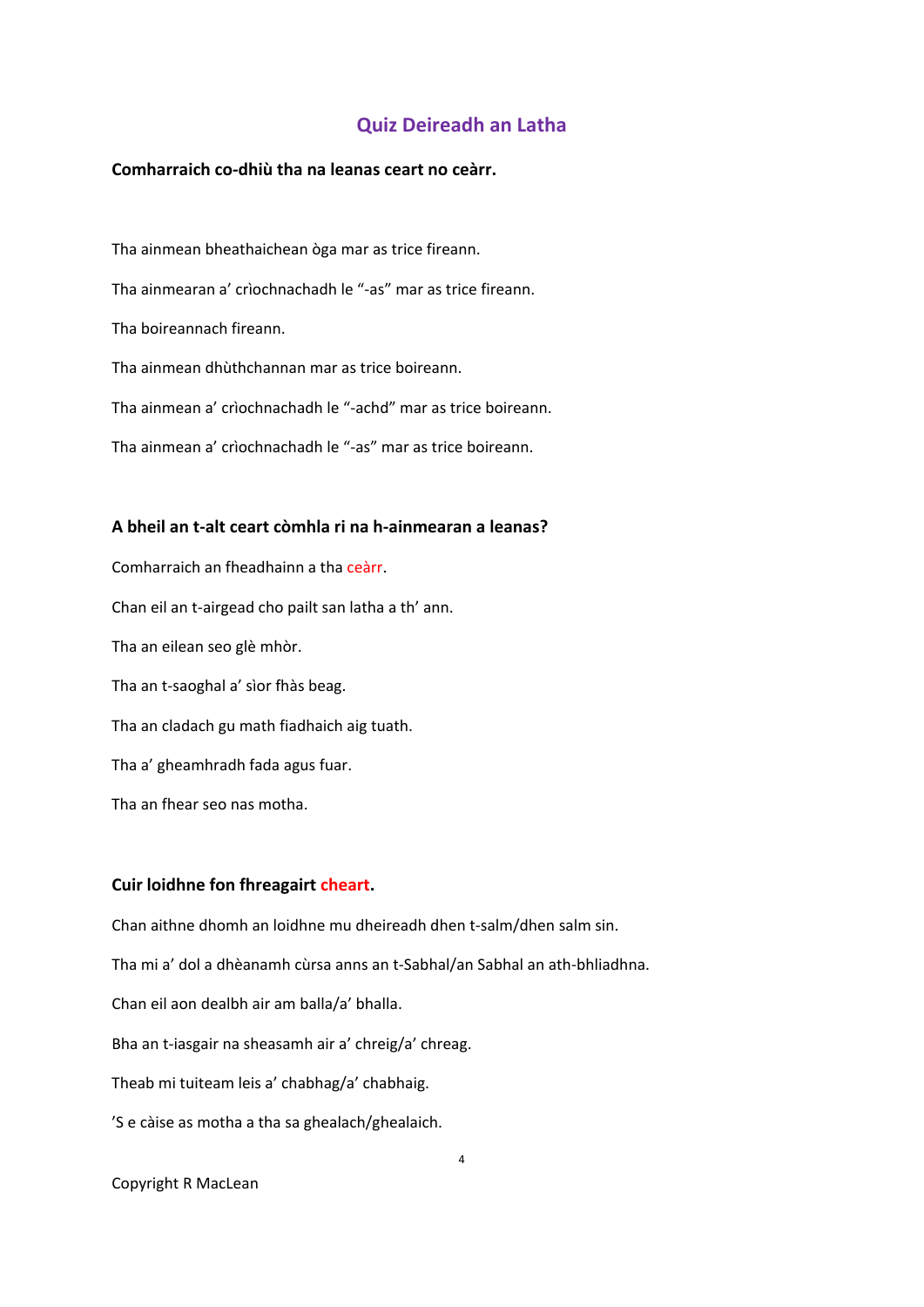(Gun alt)

# **Cuir an cruth ceart air an dara ainmear.**

me  $clu$ as + cat =  $clu$ as cait

Faodaidh tu obrachadh còmhla ri cuideigin eile ma thogras tu.

(Tha an dara ainmear an‐còmhnaidh fireann ann an Earrann A.)

## Earrann A

| Fiodh        | + cladach |     | -------------------------------------  |
|--------------|-----------|-----|----------------------------------------|
| <b>Balla</b> | + taigh   | $=$ |                                        |
| Ceann        | + botal   | $=$ |                                        |
| Obair        | + balach  | $=$ |                                        |
| Luach        | + airgead | Ξ   |                                        |
| Fàinne       | + òr      | Ξ   |                                        |
| Adhbhar      | + eagal   | =   |                                        |
| Doras        | + sgoil   | $=$ |                                        |
| Truinnsear   | + cù      | $=$ |                                        |
| Pàirc        | + each    | $=$ | -------------------------------------- |

# **Agus ma tha thu uabhasach sunndach, no air d' athais, feuch iad seo!**

| Feansa  | + fiadh    |     |  |
|---------|------------|-----|--|
| Cuilean | + ròn      |     |  |
| Lus     | + gàrradh  | $=$ |  |
| Leabhar | + sgoilear |     |  |
| luchair | + carbad   |     |  |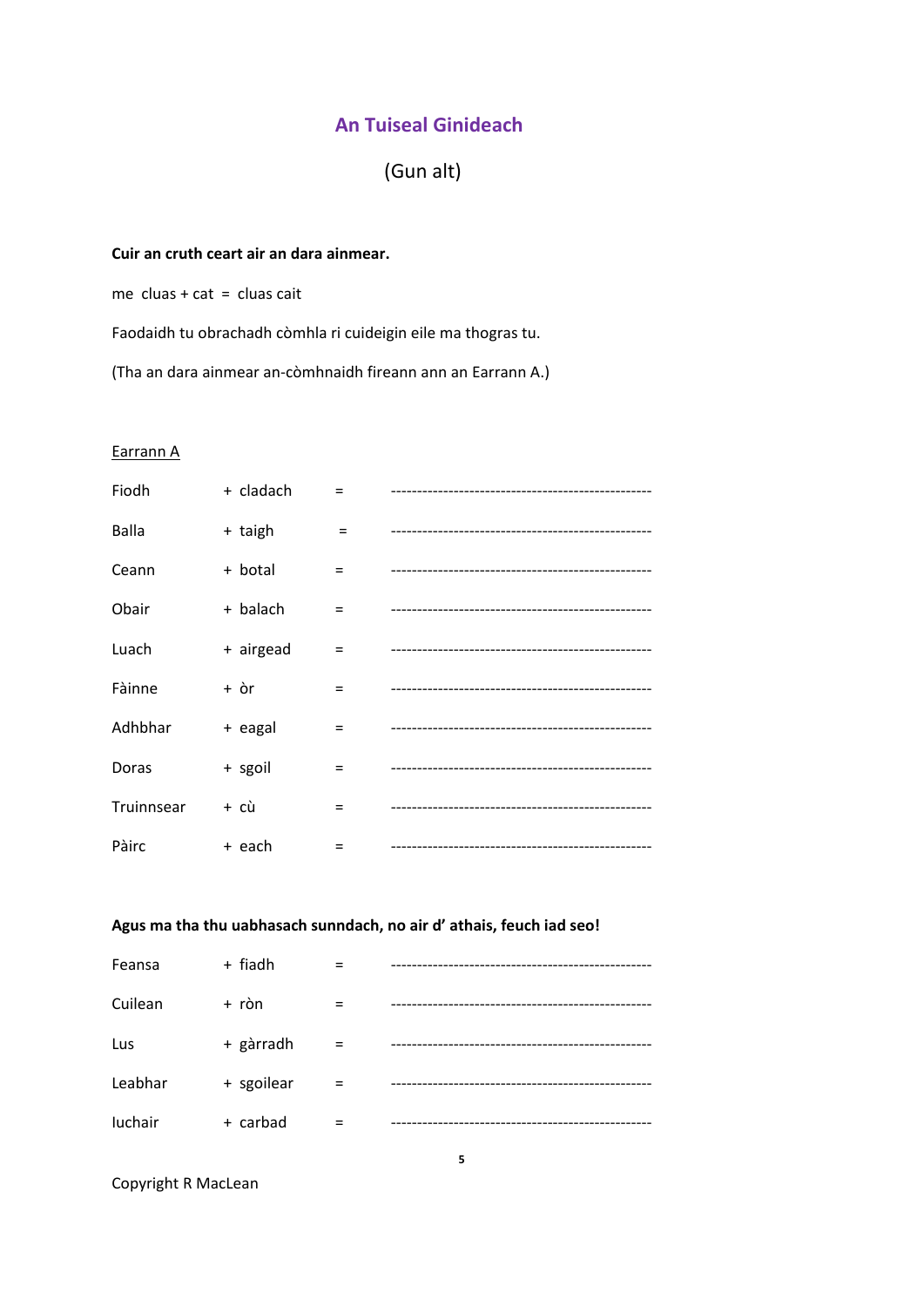#### **Cuir an cruth ceart air an dara ainmear.**

me  $clu$ as + piseag =  $clu$ as piseig

Faodaidh tu obrachadh còmhla ri cuideigin eile ma thogras tu.

(Tha an dara ainmear an‐còmhnaidh fireann ann an Earrann B.)

Earrann B

| Mullach       | + beinn   | =   |                                     |
|---------------|-----------|-----|-------------------------------------|
| Bobhla        | $+$ min   | $=$ | ----------------------------------- |
| Gath          | + grian   | $=$ |                                     |
| Cultar        | + sgian   | $=$ |                                     |
| Slis          | + feòil   | $=$ |                                     |
| <b>Boinne</b> | + fuil    | $=$ |                                     |
| Laogh         | + bò      | $=$ |                                     |
| Brògan        | + nighean | $=$ |                                     |
| Pian          | + cas     | Ξ   |                                     |
| Grèim         | + cluas   | $=$ |                                     |

### **Agus ma tha thu uabhasach sunndach, no air d' athais, feuch iad seo!**

| Sàil     | + bròg   |          |  |
|----------|----------|----------|--|
| Fasgadh  | + creag  |          |  |
| Ugh      | + cearc  |          |  |
| Geugan   | + craobh | $\equiv$ |  |
| Sgiathan | + eala   |          |  |

# **Gnàthasan‐cainnt:**

Nuair a bhios clann agad, bidh boinne fala nad bheul mun deidhinn gu bràth.

Agus ma nì thu a' chùis air a h-uile duine eile, nì thu falach-cuain orra!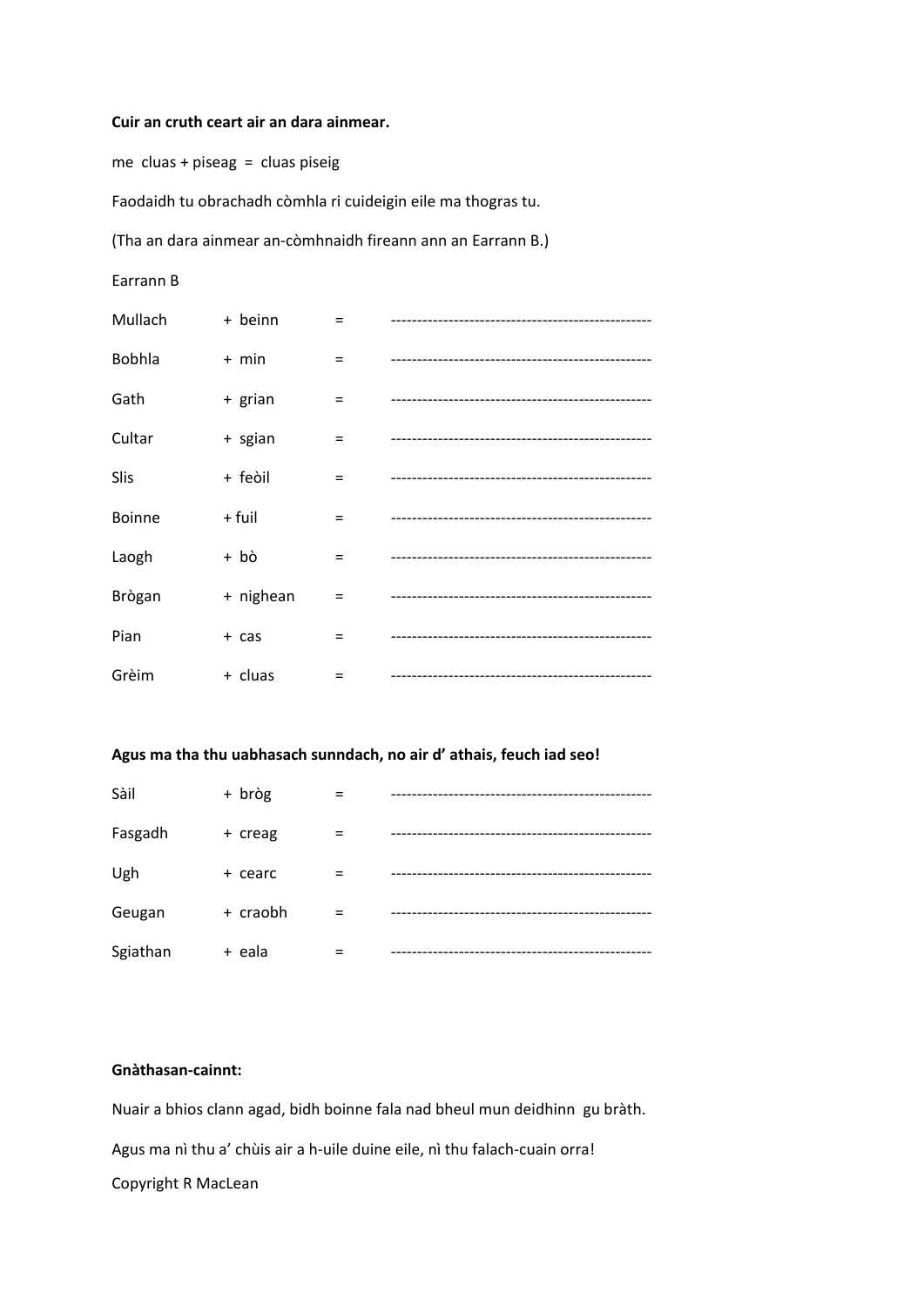6

# (Le alt)

## **Cuir an cruth ceart air na leanas.**

me the cat's ear:  $a'$  chluas + an cat = cluas  $a'$  chait Faodaidh tu obrachadh còmhla ri cuideigin eile ma thogras tu. (Tha an dara ainmear an‐còmhnaidh fireann ann an Earrann A.)

| The wood of the shore:        | am fiodh      | + an cladach   | $=$      | -------------------------------------- |
|-------------------------------|---------------|----------------|----------|----------------------------------------|
| Thw wall of the house:        | am balla      | + an taigh     | $=$      | -------------------------------------- |
| The top of the bottle:        | an ceann      | + am botal     | $\equiv$ | -------------------------------------  |
| The boy's work:               | an obair      | + balach       | $\equiv$ | -------------------------------------- |
| The money's worth:            | an luach      | + an t-airgead | $=$      | -------------------------------------  |
| The gleaming of the gold:     | an deàrrsadh  | + an t-òr      | $=$      | -------------------------------------  |
| The reason for (of) the fear: | an t-adhbhar  | + an t-eagal   | $\equiv$ |                                        |
| The door of the school:       | an doras      | + an sgoil     | $\equiv$ | -------------------------------------- |
| The dog's plate:              | an truinnsear | + an cù        | $\equiv$ | -------------------------------------- |
| The park of the horse:        | a' phàirc     | + an t-each    | $=$      | -----------------------------------    |

# **Agus ma tha thu uabhasach sunndach, no air d' athais, feuch iad seo!**

| The deer fence:         | an fheansa | + am fiadh    | $=$ |  |
|-------------------------|------------|---------------|-----|--|
| The seal pup:           | an cuilean | + an ròn      |     |  |
| The garden vegetables:  | na lusan   | + an gàrradh  | $=$ |  |
| The pupil's book:       | an leabhar | + an sgoilear | $=$ |  |
| The key of the vehicle: | an iuchair | + an carbad   |     |  |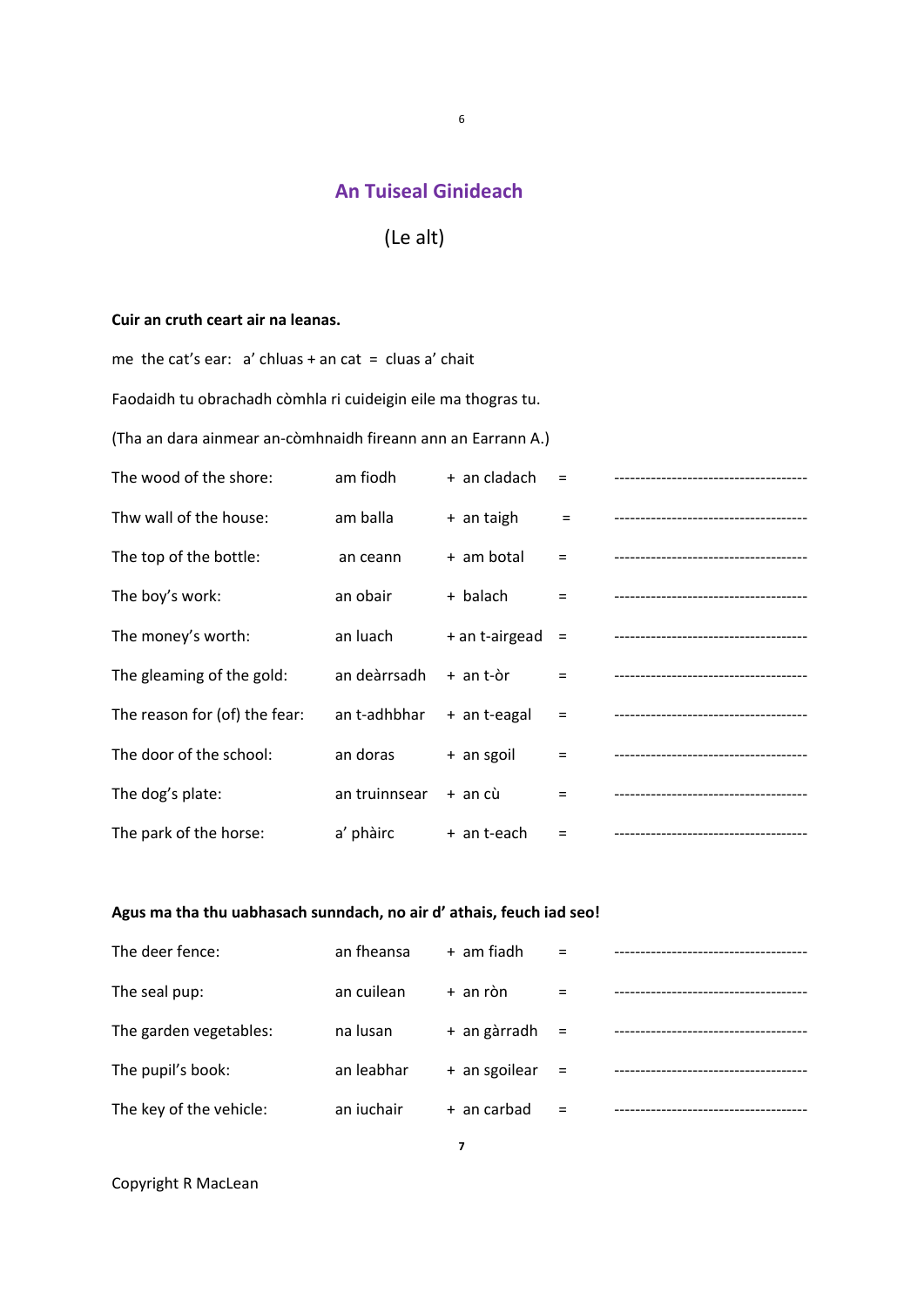# (Le alt)

## **Cuir an cruth ceart air na leanas.**

me a' chluas + a' phiseag = cluas na piseig

Faodaidh tu obrachadh còmhla ri cuideigin eile ma thogras tu.

(Tha an dara ainmear an‐còmhnaidh fireann ann an Earrann B.)

Earrann B

| Am mullach | + a' bheinn  | $=$ |  |
|------------|--------------|-----|--|
| Am bobhla  | $+ a'$ mhin  | $=$ |  |
| An gath    | + a' ghrian  | $=$ |  |
| An cultar  | + an sgian   | $=$ |  |
| An t-slis  | + an feòil   | $=$ |  |
| Am boinne  | $+$ an fhuil | $=$ |  |
| An laogh   | + a' bhò     | $=$ |  |
| Na brògan  | + an nighean | $=$ |  |
| Am pian    | + a' chas    | $=$ |  |
| An grèim   | + a' chluas  | =   |  |

# **Agus ma tha thu uabhasach sunndach, no air d' athais, feuch iad seo!**

| An t-sàil   | + a' bhròg   | $=$ |  |
|-------------|--------------|-----|--|
| Am fasgadh  | + a' chreag  | $=$ |  |
| An t-ugh    | + a' chearc  | $=$ |  |
| Na geugan   | + a' chraobh | $=$ |  |
| Na sgiathan | + an eala    |     |  |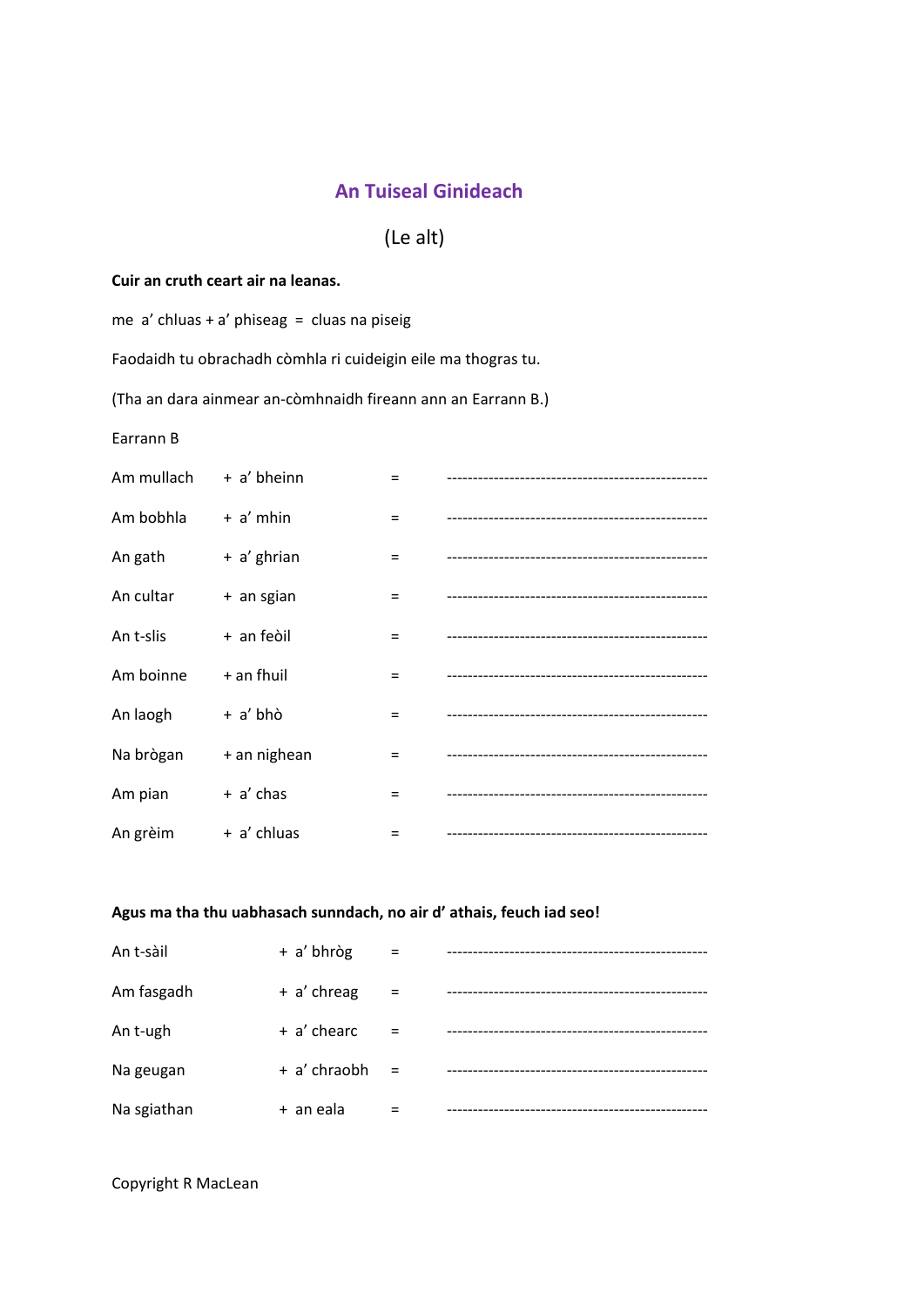#### **Cuir an cruth ceart dhen tuiseal ghinideach taobh a‐staigh nan camagan.**

Faodaidh tu obrachadh còmhla ri cuideigin eile ma thogras tu.

Tha na h‐ainmearan a tha a dhìth ann an Earrann A fireann.

#### Earrann A

Bha ceann (an rathad/an rathaid) mu mhìle air falbh. Bha luchd‐obrach (an ospadal/an ospadail) mì‐thoilichte mu phrìs (a' bhiadh/a' bhìdh). Chan eil tiogaidean (a' chèilidh/an cèilidh) ro dhaor idir. Tha dìth (a' chadail/a' chadal) gam fhàgail sgìth. Bha uinneag (an doras/an dorais) air sgàineadh. Bhris gob (a' phinn/a' pheann). Chunnaic am poileas lorgan (a' mhèirleach/a' mhèirlich) san t‐sneachd. Thug toradh (an rannsachaidh/an rannsachadh) misneachd dhuinn. Fhuair muinntir (an eilean/eilein) naidheachd mhath an‐diugh. Bhuail a' chlach mi an clàr (an aodann/aodainn).

#### **Agus an t‐sìde, ma tha thu airson leantainn ort!**

Tha coltas (an t‐uisge/an uisge) oirre an‐diugh.

Tha fuachd (an sneachda/an t‐sneachda) oirre.

Tha coltas (an turadh/an turaidh) oirre oir tha i a' tanachadh san iar.

'S e coltas (an reothaidh/an reothadh) a th' air an adhar a‐nochd.

Chuir fuaim (an tàirneanach/an tàirneanaich eagal air a' chloinn.

#### Copyright R MacLean

8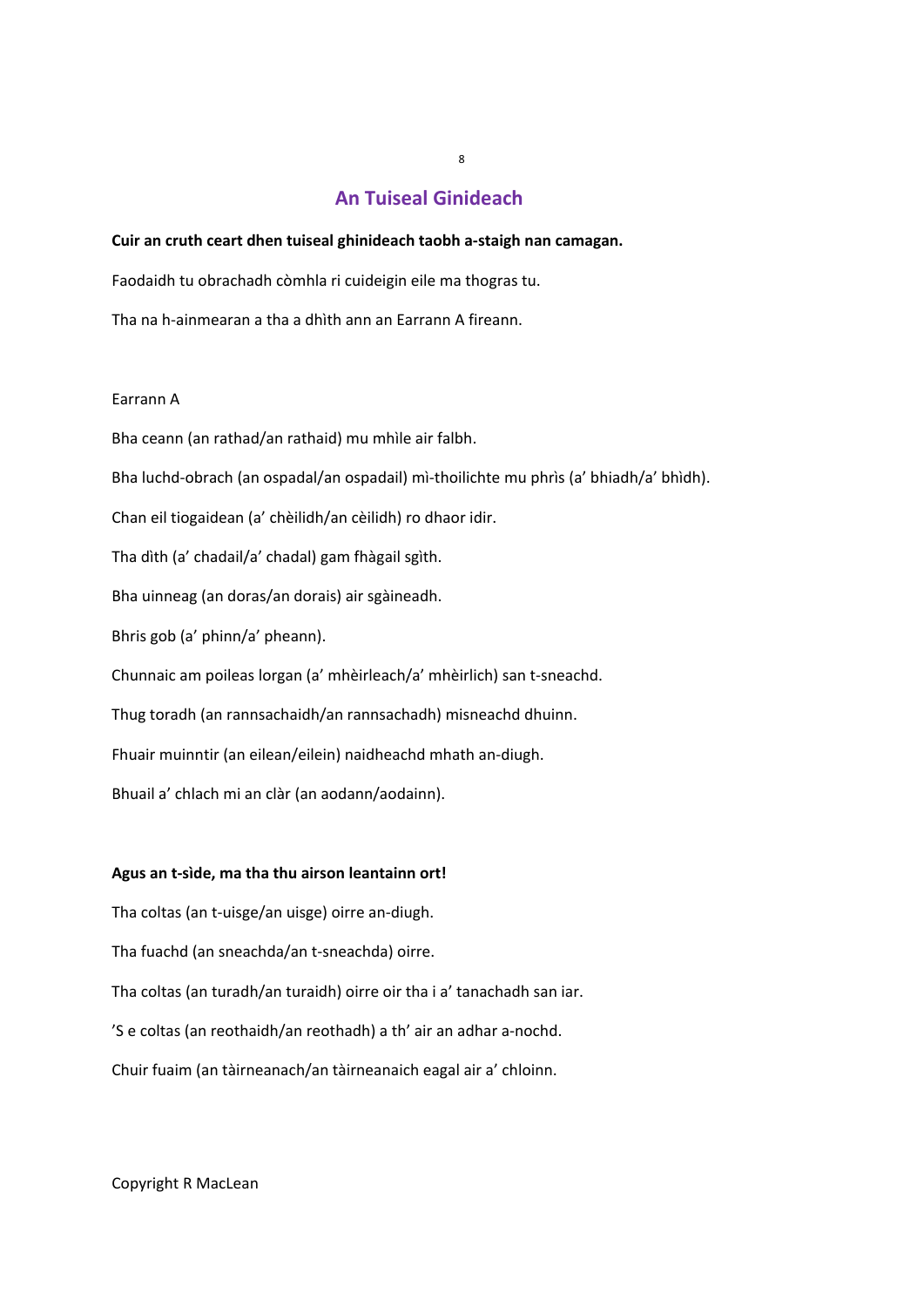#### **Cuir an cruth ceart dhen tuiseal ghinideach taobh a‐staigh nan camagan.**

Faodaidh tu obrachadh còmhla ri cuideigin eile ma thogras tu.

Tha na h‐ainmearan a tha a dhìth ann an Earrann B boireann.

#### **Earrann B**

Bha an dìreadh cas gu mullach (a' bheinn/na beinne).

Chunnaic sinn na bradain aig beul (na h‐abhainn/na h‐aibhne).

Feumaidh sinn an aire a thoirt air uidheamachd (an sgoil/na sgoile).

Leòn mi cùl (mo chas/mo choise) nuair a thuit mi.

Phòs nighean (mo pheathar/mo phiuthair) as t‐samhradh.

Chaidh bràthair (mo mhàthair/mo mhàthar) às an rathad sa chogadh.

Rinn sinn ar slighe gun dragh ann an solas (na gealach/na gealaich).

Leag an gèile cuid de chraobhan (a' choille/na coille).

'S e ceòl (a' chlàrsaich/na clàrsaich) as fheàrr leam na ceòl (na fìdheall/na fìdhle).

Tha sàmhchair (an dùthaich/na dùthcha) glè thaitneach.

#### **Agus an t‐sìde, ma tha thu airson leantainn ort!**

Cha do chaidil mi ro mhath le fuaim (a' ghaoth/na gaoithe). Tha teas (na grian/na grèine) gam shàrachadh. Chlisg mi le brag (an stoirm/na stoirme).

## **Gnàthas‐cainnt:**

Chaidh an ceòl air feadh na fìdhle.

#### **Sean‐fhaclan:**

Nàdar circe, nàdar muice is nàdar mnatha, Gabhaidh iad an dòigh fhèin.